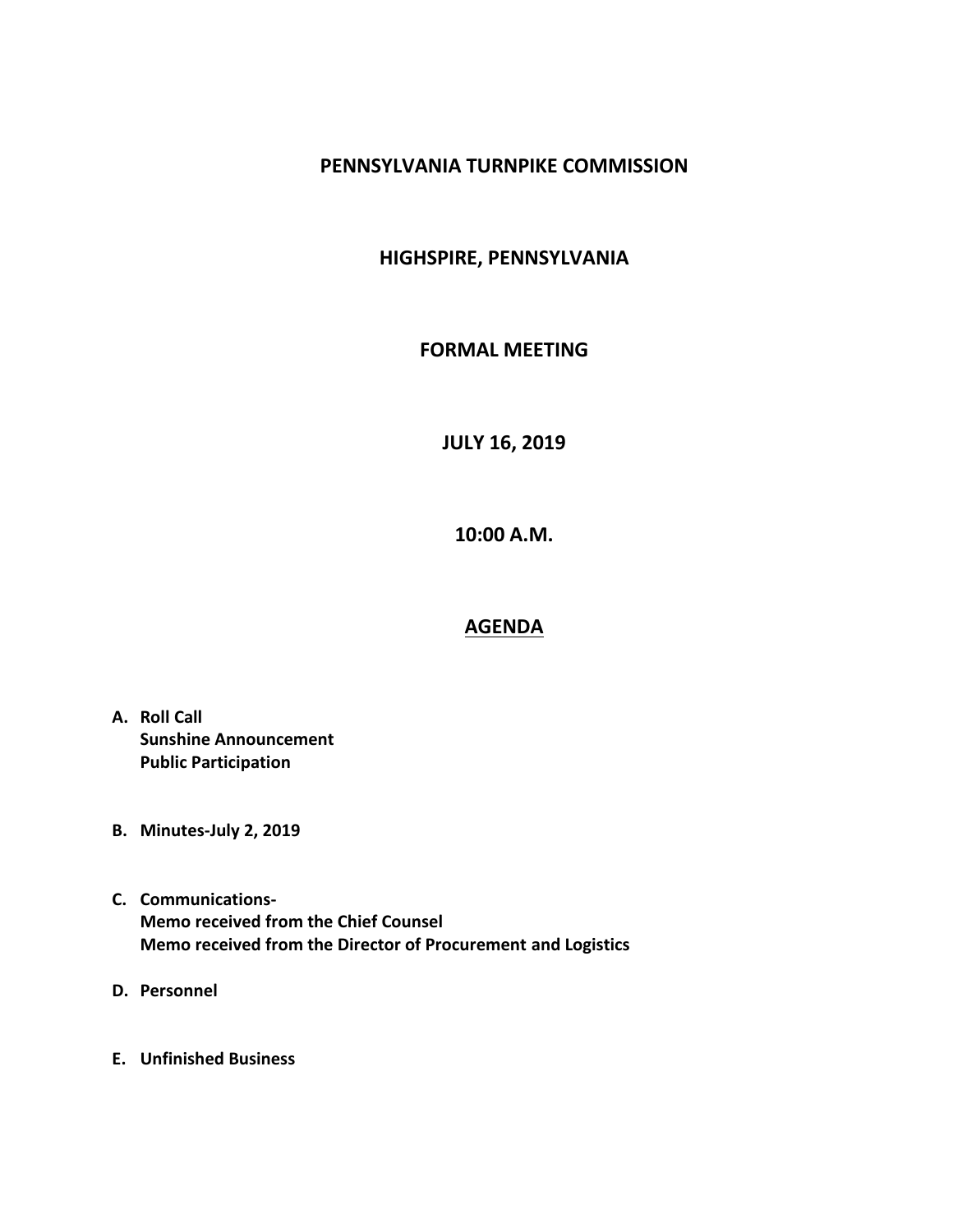- **1. Approve the Change Orders and Final Payment for the items listed in memos "a" through "c":**
	- **a. Change Order #5 and Final Payment for Contract #A-031.00T001-3-05 for the replacement of Bridge NB-165 at MP A33.88 with Allan Myers, L.P., for an increase of \$303,548.45 to balance items to actual work completed, changes for erosion control, pavement markings, resolution of disputed items, and a 99-day time extension due to utility delays; for a final contract value of \$8,105,225.98 and final payment due to the contractor of \$303,548.45;**
	- **b. Change Order #1 for Contract #EN-00231-03-04 for bridge repairs between MP 236.22 and MP 358.11 with J.P.S. Construction Co., Inc., for an increase of \$750,000.00 due to a large number of work authorizations issued to maintain the structures in a reasonable condition; for a revised not-to-exceed amount of \$2,250,000.00;**
	- **c. Change Order #15 for Contract #S-006.00X002-3-08 for construction of the Southern Beltway, Section 55B, MP S11.17 to MP S14.31 with Joseph B. Fay Co., for a 134-day time extension for delays encountered due to landslide that needed to be excavated and replaced with a rock embankment.**
- **2. Approve the negotiation and execution of the Amendment to our agreement with Prudential for Accidental Death & Dismemberment insurance; exercising the option to renew the agreement for an additional year (January 1, 2020 – December 31, 2020); at an approximate cost of \$6,500.00.**
- **3. Approve the Right-of-Way Requests for the items listed in memos "a" through "f":**
	- **a. Settlement of Right-of-Way #14S220 (Lebanon Village Condominium; Karen S. Bajus), a total take parcel necessary for construction of the Mon/Fayette Expressway, Rt. 51 to I-376, by authorizing payment of \$3,000.00 representing the balance of the settlement funds owed payable to Babst, Calland, Clements & Zomir, PC, escrow agent; authorize the appropriate Commission officials to execute the Settlement Agreement and General Release as reviewed and approved the by Legal Department; authorize the payment of additional statutory damages as calculated by the Right-of-Way Administrator and approved by the Chief Counsel; and payment of the settlement funds to the property owner is contingent upon the execution and delivery of the Settlement Agreement and General Release;**
	- **b. Acquisition of Right-of-Way #14S420 (Walter L. & Brenda L. Star), a total take parcel necessary for construction of the Mon/Fayette Expressway, Rt. 51 to I-376, by authorizing payment of \$97,338.85 representing fair market value, pro-rated taxes and recording fees to Closure Settlement, LLC, escrow agent**; **authorize the appropriate Commission officials to execute the Agreement of Sale and other documents that may be required for closing; authorize the payment of additional statutory damages as calculated by the Right-of-Way Administrator and approved by the Chief Counsel; and payment of fair market value to the property owners is contingent upon the delivery of a deed as prepared by the Legal Department;**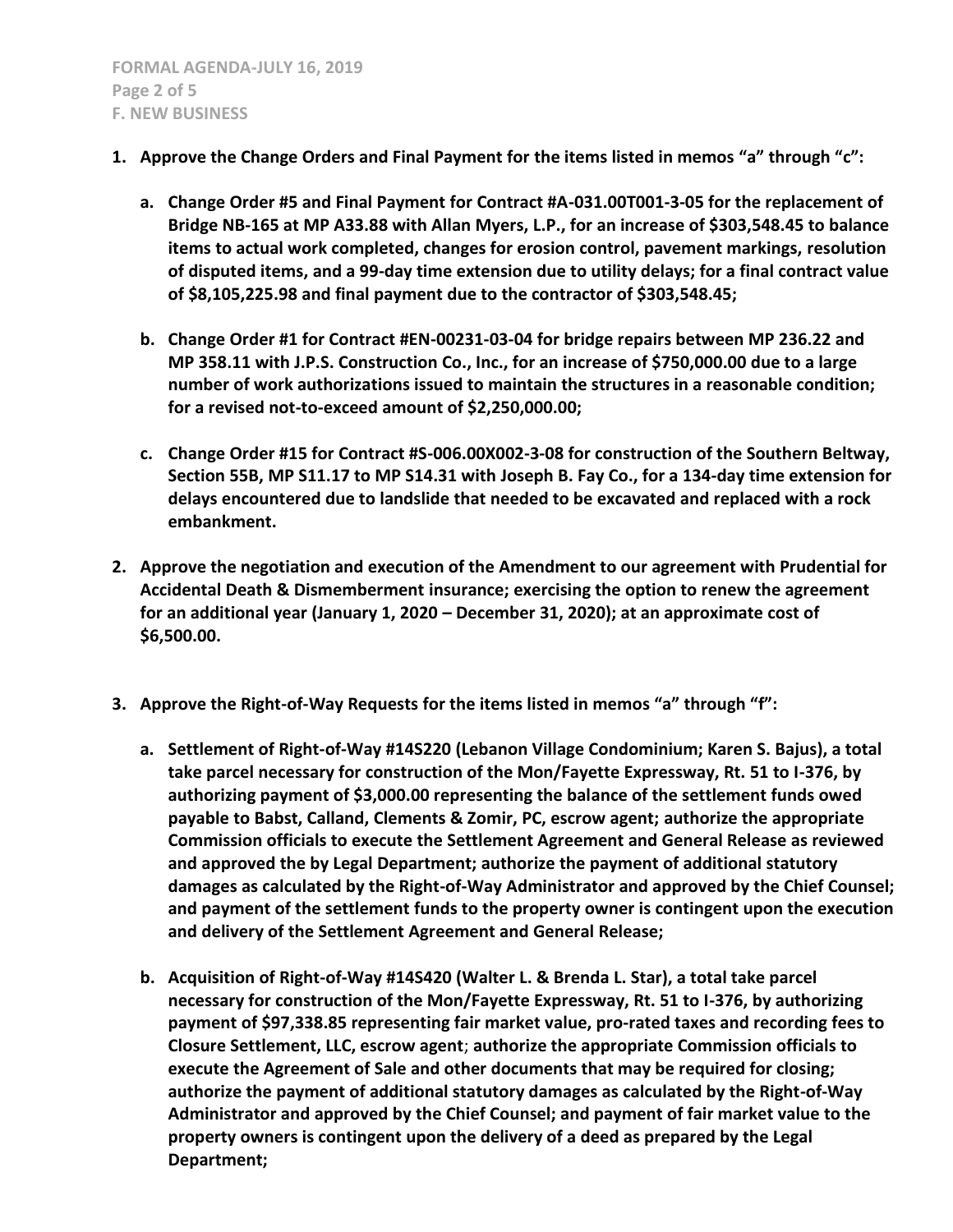- **c. Acquisition of Right-of-Way #12034-RA-1 (Julie Taylor a/k/a Julie Lynn Soterin), a total take parcel necessary for the Beaver River Bridge replacement project, by authorizing payment of \$130,568.56 representing fair market value, pro-rated taxes, and recording fees to Tri-State Paralegal Service, LLC, escrow agent; authorize the appropriate Commission officials to execute the Agreement of Sale and other documents that may be required for closing; authorize the payment of additional statutory damages as calculated by the Right-of-Way Administrator and approved by the Chief Counsel; and payment of fair market value to the property owner is contingent upon the delivery of a deed as prepared by the Legal Department;**
- **d. Acquisition of Right-of-Way #7209-A (Thomas E. Donahue), a partial take parcel necessary for the total reconstruction and widening project from MP A38.00 to MP A44.00, by authorizing payment of \$50,735.45 representing fair market value and pro-rated taxes to Thomas E. Donahue; authorize the appropriate Commission officials to execute the Agreement of Sale and other documents required for closing; authorize the payment of additional statutory damages as calculated by the Right-of-Way Administrator and approved by the Chief Counsel; and payment of the fair market value to the property owner is contingent upon the delivery of a deed as prepared by the Legal Department;**
- **e. Acquisition of Right-of-Way #1A164-G (Dorothy J. Elliot), a partial take parcel necessary for the Donegal Slide remediation project at MP 90.20, by authorizing payment of \$12,169.50 representing fair market value, pro-rated taxes and residential fixed move fee to Dorothy J. Elliot; also authorize payment of \$500.00 representing payment for electrical work to Korey Geary Electric; authorize the appropriate Commission officials to execute the Agreement of Sale and other documents that may be required for closing; authorize payment of additional statutory damages as calculated by the Right-of-Way Administrator and approved by the Chief Counsel; and payment of fair market value to the property owner is contingent upon her delivery of a deed as prepared by the Legal Department;**
- **f. Acquisition of Right-of-Way #14S258 (Raymond A. Williams), a total take parcel necessary for construction of the Mon/Fayette, Rt. 51 to I-376, by authorizing payment of \$162,921.21 representing fair market value, pro-rated taxes and recording fees to Arrow Land Solutions, LLC, escrow agent; authorize the appropriate Commission officials to execute the Agreement of Sale and other documents that may be required for closing; authorize payment of additional statutory damages as calculated by the Right-of-Way Administrator and approved by the Chief Counsel; and payment of fair market value to the property owner is contingent upon his delivery of a deed as prepared by the Legal Department.**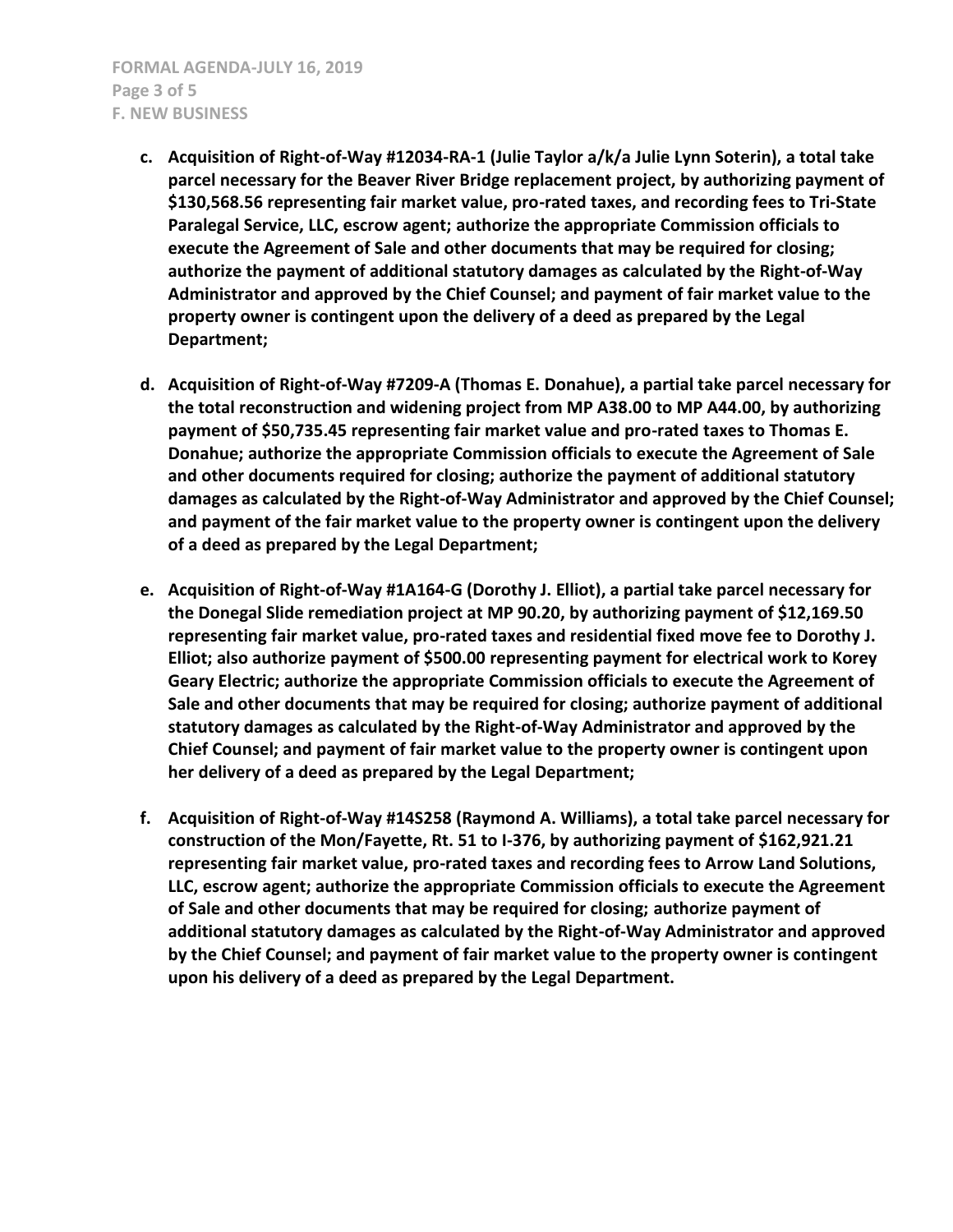- **4. Approve advertising for the items listed in memos "a" and "b":**
	- **a. Drilling contract for subsurface boring, sampling and testing services (open-end) from MP 247.30 to the Delaware River Bridge and on the Northeast Extension;**
	- **b. Two (2) architectural firms to perform design services for the reconstruction of the New Cumberland (one firm) and Harrison City (one firm) maintenance facilities.**
- **5. Approve the Award of Bids, a Change Order and Issue Purchase Orders for the items listed in memos "a" and "b":**
	- **a. Change Order for the post sleeves contract with Arrow Safety Device Company, for the replacement of sign sleeves and delineation anchors; at a cost of \$100,000.00;**
	- **b. Sodium chloride, partial re-bid (August 2019 – July 31, 2020), to the lowest responsive and responsible bidders:**

| <b>Morton Salt, Inc.</b>           | \$500,000.00   | <b>Newville</b>                                        |
|------------------------------------|----------------|--------------------------------------------------------|
| <b>American Rock Salt Co., LLC</b> | 1,600,000.00   | Gibsonia, Jeff. Hills, Allegheny Tunnel, Sideling Hill |
| <b>TOTAL AWARD:</b>                | \$2,100,000.00 |                                                        |
| <b>Plus Contingency:</b>           | 525,000.00     |                                                        |
| <b>TOTAL APPROVAL:</b>             | \$2,625,000.00 |                                                        |

- **6. Approve the Award of Contracts for the items listed in memos "a" and "b":**
	- **a. Contract #T-186.20S004-3-02 for the rehabilitation of the Tuscarora Tunnel and Bridges B-561 and B-562 between MP 185.89 and MP 187.49; to the lowest responsive and responsible bidder, Mosites Construction Company; at a not-to-exceed amount of \$109,977,777.00 and a contingency of \$5,000,000.00;**
	- **b. Contract #T-355.00P002-3-06 for the replacement of Bridge DB-242 at MP 355.62, to the lowest responsive and responsible bidder, Allan Myers, L.P.; at a not-to-exceed amount of \$11,111,555.00 and a contingency of \$500,000.00.**
- **7. Approve the proposed 2020 annual toll increase of 6% for E-ZPass, cash and Toll-By-Plate (TBP) passenger and commercial vehicles systemwide, where these payment options currently exist, effective January 2020 except for the following cashless tolling locations: Amos K. Hutchinson (AKH), Gateway and Beaver Valley Expressway (BVE). At these locations, implement the toll increase and establish TBP toll rates as recommended effective in October 2019 at the time of cashless tolling conversion of AKH and Gateway. Although BVE previously converted to cashless tolling, no toll increases were implemented for TBP at that time.**